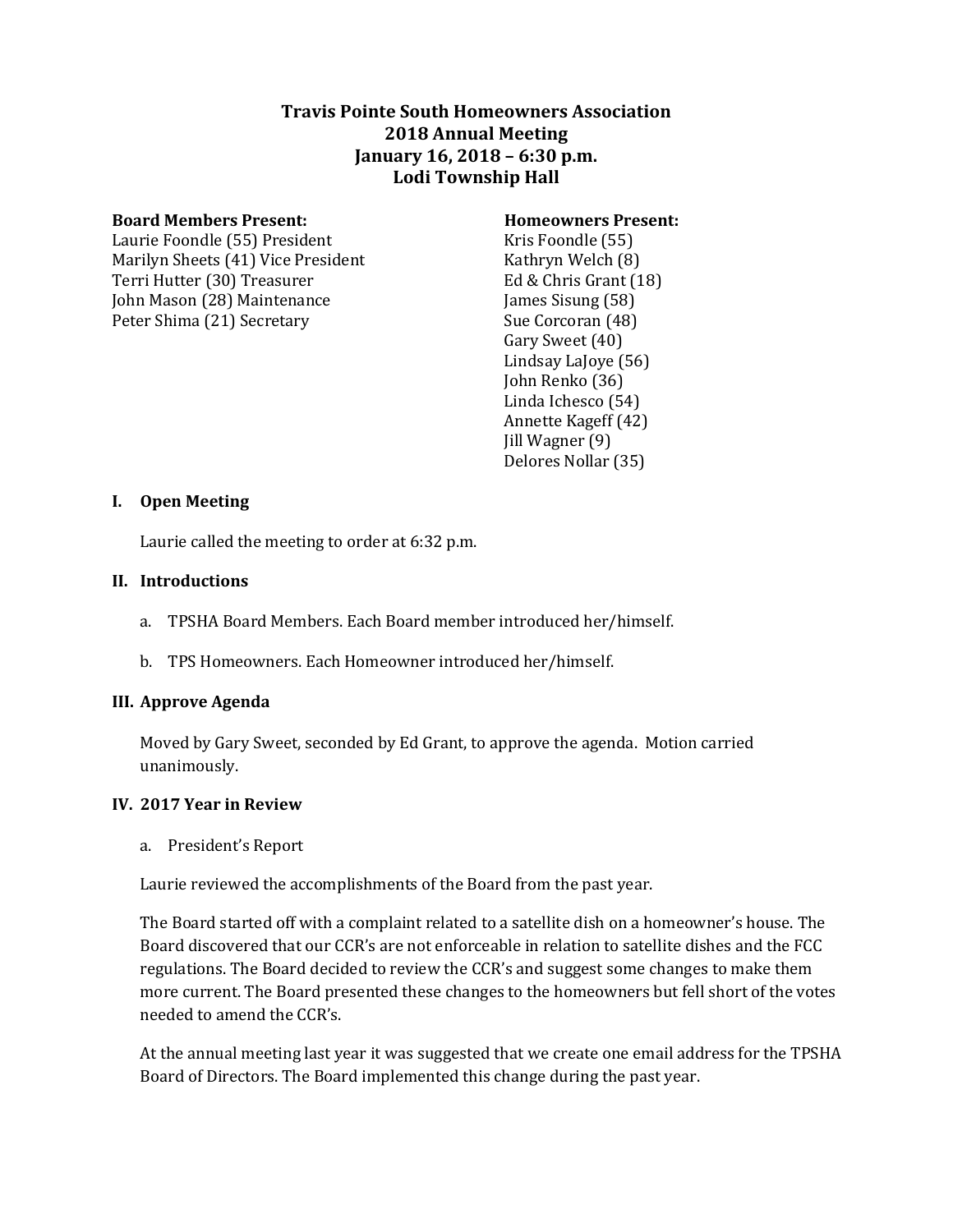The Board reviewed and updated a task list to guide future boards through the course of the year as various tasks need to be accomplished.

The Board reviewed homeowner plans for a new patio, and a new roof over a patio. These plans were approved.

The Board met eleven times during 2017.

Laurie thanked all of the homeowners who helped with our Spring Clean-up Day. She also thanked the homeowners who donated money instead of participating in the Spring Clean-up Day activities.

Laurie thanked the homeowners who shoveled snow at the mailboxes.

Laurie thanked Kathy Brace and other homeowners for picking up apples at the mailboxes.

Laurie thanked Ed and Chris Grant for all their efforts caring for the flower beds at the north and south entrances which included planting flowers, watering, and weeding.

Laurie thanked Dave Przeslawski for spraying the phragmites around the ponds.

Laurie thanked Charlie and Marilyn Sheets, Payton and Adrianna Sweet, and Jill Wagner for helping with weed control at the north and south entrances.

Laurie thanked Craig Welch for attending a TPSHA Board Meeting to discuss CCR maintenance and administration. This conversation helped the Board understand how to better manage issues that arise.

Laurie thanked Kathryn Welch for her work as the TPSHA Bookkeeper. Kathryn provided valuable research and input related to changing banks this past year.

Laurie thanked Marilyn Sheets for volunteering to finish the Board term that was vacant when Ryan Woodard moved away, and for negotiating a new three year waste removal contract with Republic Services.

Laurie thanked Peter Shima for serving on the Board and inspecting the pillar caps this past summer.

## b. Treasurer's Report

Terri reviewed 2017 actual expenditures compared to budget. She noted that we were over budget on Grounds Maintenance due to the landscaping project at the north entrance. Terri noted that the Board reviewed our insurance coverage and made updates/changes as needed to the insured amounts.

This past year we changed banks because the bank we were using was no longer paying interest on our checking accounts. We moved our general checking account from Chemical Bank to Huntington Bank. We also moved the Road Fund from Chemical Bank to Huntington Bank and then to Bank of the Internet (BofI) to maximize the interest (0.8%) we are earning on the Road Fund. In addition to the Road Fund account we also have a CD at Chemical Bank that will mature in 2018.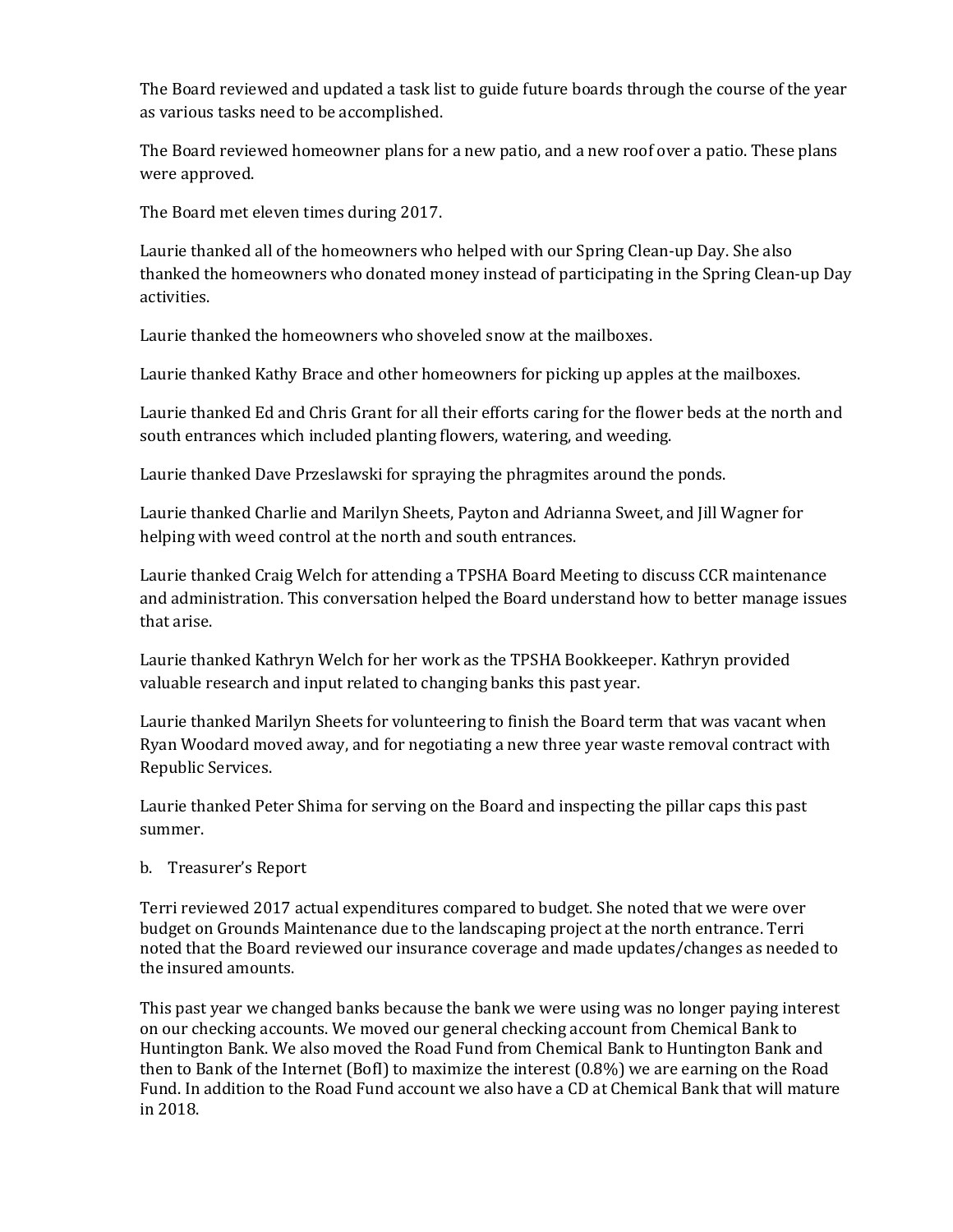The Road Fund balance is \$188,887. Based on an analysis that Terri performed this past year we would need about \$200,000 to mill and repave our roads.

Annette Kageff asked "what is the current condition our roads?" Based on feedback from the Asphalt contractors we received bids from this year the roads are in good condition and should last another 8 to 10 years. Based on our funding formula we should be in good shape to cover the costs of repaving our roads when the time comes.

John Renko asked if we had ever replaced our roads. We capped them around 1999 or 2000.

John Renko asked what our insurance covers. Terri responded that the insurance covers our fence, pillars, entrances, mailboxes, general liability, and liability for Board members.

Ed Grant asked what the service charge covered from our checking account. Terri responded that it covered the costs of obtaining new check stock. Ed also asked what the check to Sign-O-Rama was for. Terri responded that if was for replacement flanges that had been damaged on some of our street signs.

Jim Sisung asked if it was possible to have auto draft for our quarterly dues. The Board will investigate to see if this is possible. The expectation is that it is possible but there may be extra fees involved.

Annette Kageff asked if the mail slot for TPSHA at the mailboxes was working well for Kathryn. Kathryn said it was.

Ed Grant asked if the Board had considered investing the Road Fund in something that could earn a higher rate of return. Terri responded that Boards have considered this in the past but have always been concerned about potential losses that may occur.

Terri thanked Gary Sweet for helping out with the CD at Chemical Bank since he is the signer on the CD.

Terri pointed out that we ended the year will all homeowners' current with their dues payments.

Laurie thanked Terri for all the work she put in as Treasurer, especially for her work on the Road Fund and Bank changes.

c. Maintenance Report

John Mason commented that DK Snow Plowing Service has been performing well so far this winter. John is aware of only one instance where they missed plowing a driveway.

John thanked Ed Grant, Terri Hutter, and Laurie Foondle for supervising our Spring Clean-up Day in 2017.

We installed a new planter box at the South entrance in 2017 and plan on replacing the soil at the North entrance in 2018.

The landscaping work at the North Entrance was a "long journey", but we were able to get it accomplished.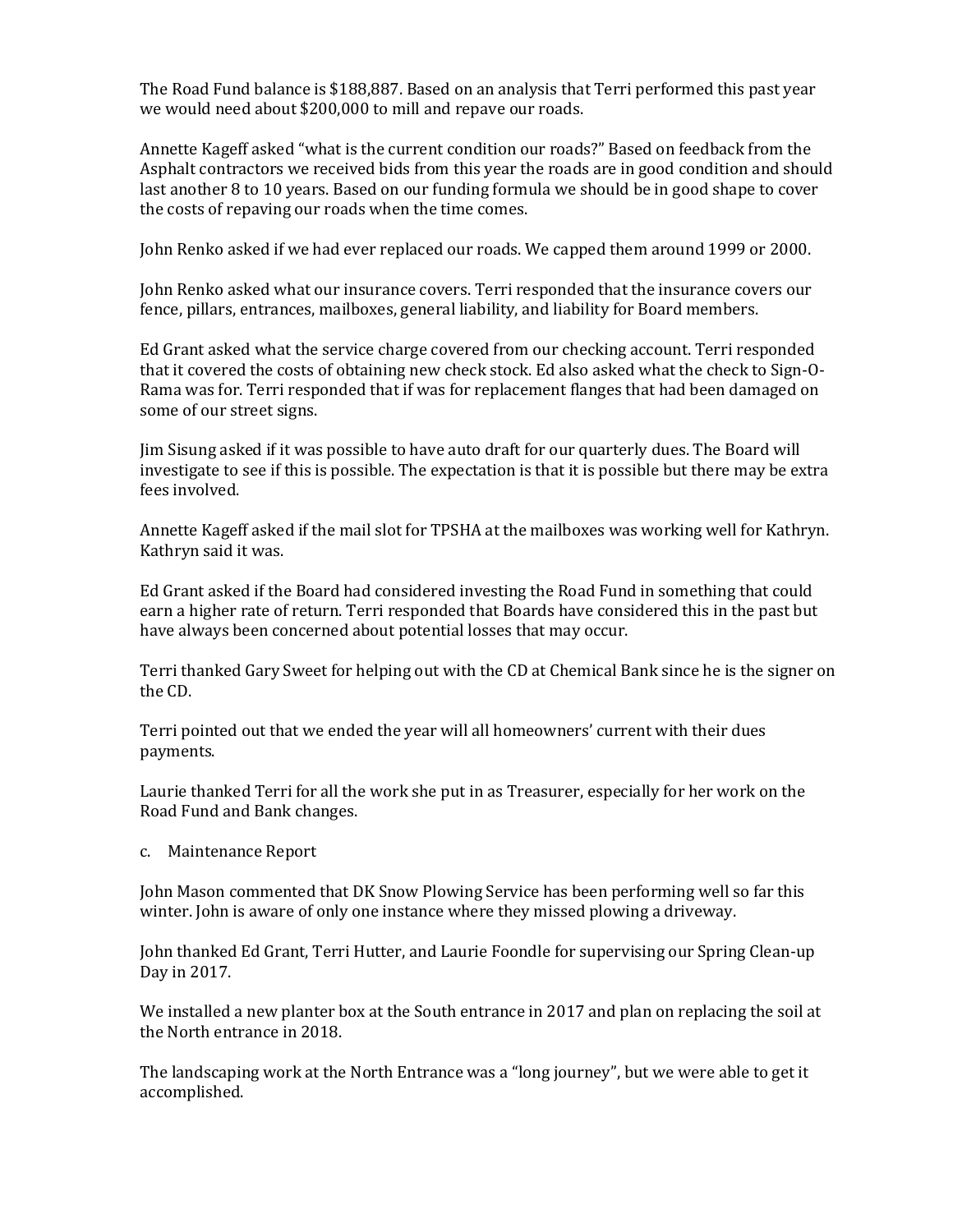We contracted with Blue Water Aquatics for two pond treatments and to continue the eradication of the phragmites. Blue Water Aquatics will need to come back one more time this winter to cut down the dead phragmites.

John thanked Betty Katz for helping to pay for the phragmites control with a \$1,500 donation.

Delores Nollar commented that there are lots of "woody" plants growing around the East Pond. Ed Grant wondered if a brush hog machine could be used to cut down the vegetation. Terri Hutter commented that a resolution was passed by a previous board to keep the South and West sides of the East pond clear. The 2018 Board will talk about this in the coming year.

John Mason repaired the fence this past fall. John commented that the fence is not in great shape.

Terri Hutter spoke on five different occasions to non-residents who were fishing on the West pond. John Mason spoke with non-residents on two occasions. In all case, the people left without incident.

John would like to "clean-up" some of the low ground vegetation that has grown up on the peninsula on the West pond. Peter Shima offered to help.

Lee's Outdoor Services continues on as our lawn service at the same price as previous years.

DK Snow Plowing Service has agreed to an additional three years as the same price.

We sealed cracks in half of our roads this year. Last year we had sealed the cracks in the other half of our roads.

John repaired a road sign that had fallen over in the Hein's yard.

John contacted Kevin Kish of Kish Masonry regarding the pillar caps. Kevin agreed to come out in the spring and inspect them.

John thanked Ed Grant for his help and assistance with weed control and fence repair.

Annette Kageff thanked John for his good work related to snow removal.

Laurie thanked John Mason for serving on the Board and handling the maintenance responsibilities, which include repairing the fence and one of our traffic signs.

## d. Annual Meeting (2017) Minutes Review/Approval

The minutes of the 2017 annual meeting were sent out in advance of the meeting for review. A motion was made by Kris Foondle, seconded by Lindsay LaJoye to approve the 2017 annual meeting minutes. Motion carried unanimously.

## **V. 2018 Budget Approval**

Terri Hutter presented the 2018 budget. Terri commented that it is very similar to 2017's budget.

Delores Nollar asked if our lawn service only comes when called or did they come on their own. John Mason indicated that they come on their own and mow only when needed.